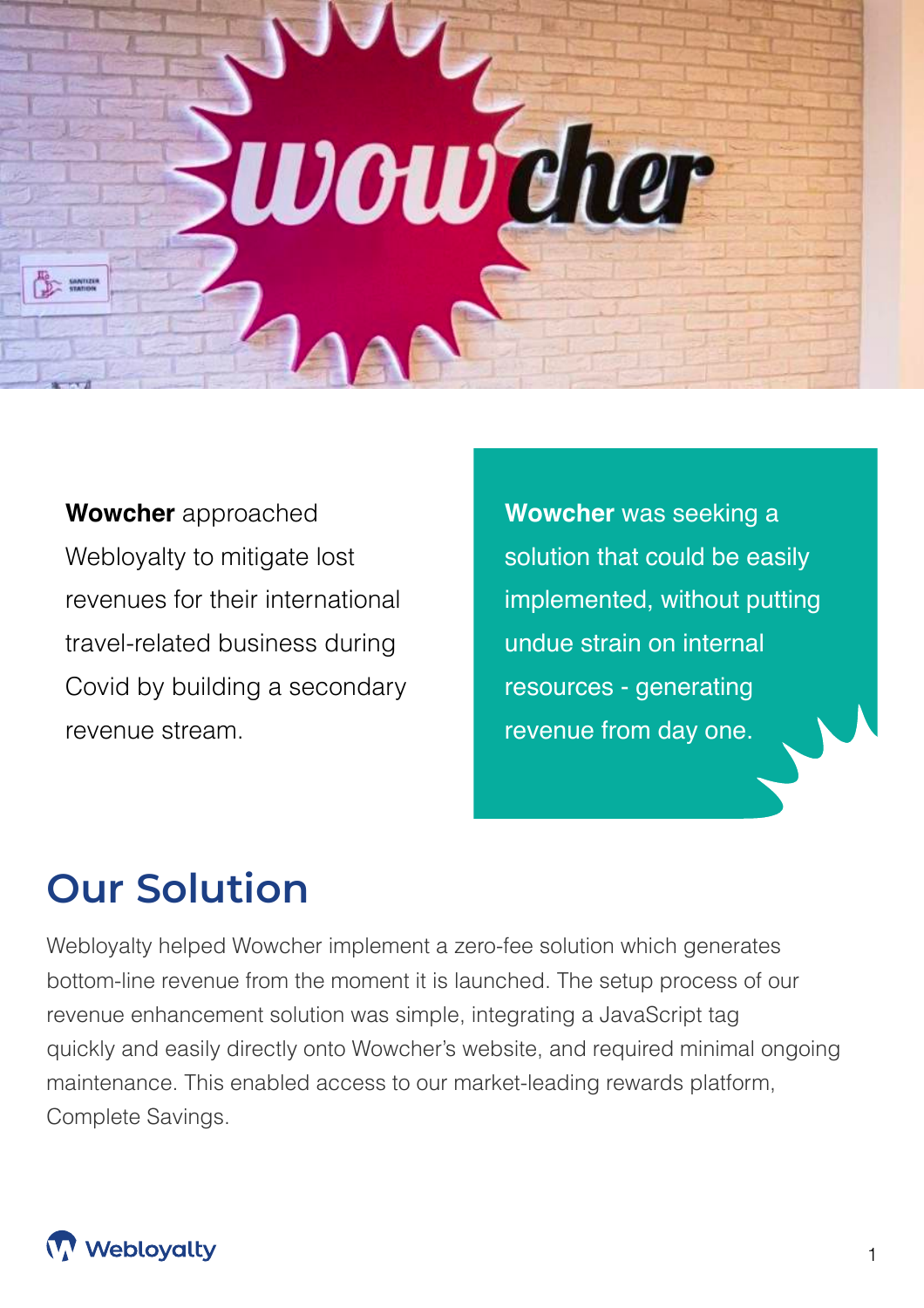# **Key Outcomes**



Our revenue generation solution instantly delivered significant bottom-line revenue from the moment the programme launched. Following continuous optimisation from our dedicated Account Management team, Webloyalty is now responsible for **up to 4% of Wowcher's profitability contributions**.



### Increase Profitability Increased profit margin

On top of meeting Wowcher's key objectives, Webloyalty also achieved a **25% increase in profit margin** for items under £10. This meant that highconverting, impulse purchases of products under £10 could finally be given more prominence in marketing spend – previously not promoted due to costs outweighing profitability.



### Largest Secondary Revenue Stream

Webloyalty has now become Wowcher's largest ancillary revenue driver, responsible for over **33% of the business' secondary revenue contributions** with minimal resource requirements cannibalising the bottom line.